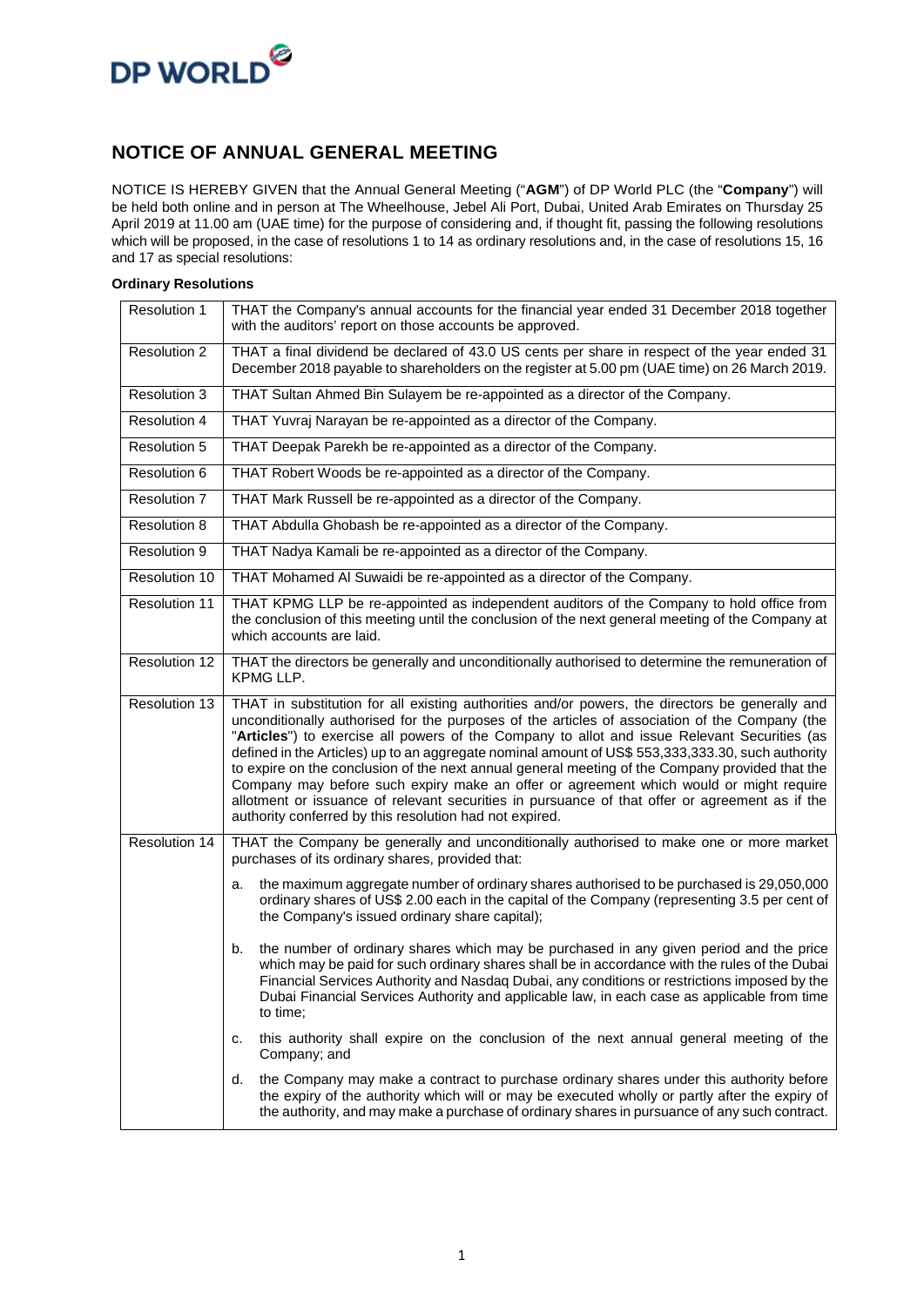

#### **Special Resolutions**

| Resolution 15 | THAT in substitution for all existing authorities and/or powers, the directors be generally<br>empowered pursuant to the Articles to allot Equity Securities (as defined in the Articles), pursuant<br>to the general authority conferred by Resolution 13 as if Article 7 (Pre-emption rights) of the Articles<br>did not apply to such allotment, provided that the power conferred by this resolution:                                                                                           |
|---------------|-----------------------------------------------------------------------------------------------------------------------------------------------------------------------------------------------------------------------------------------------------------------------------------------------------------------------------------------------------------------------------------------------------------------------------------------------------------------------------------------------------|
|               | will expire on the conclusion of the next annual general meeting of the Company provided<br>a.<br>that the Company may before such expiry make an offer or agreement which would or might<br>require Equity Securities to be issued or allotted after expiry of this authority and the directors<br>may allot Equity Securities in pursuance of that offer or agreement as if the authority<br>conferred by this resolution had not expired; and                                                    |
|               | is limited to:<br>b.                                                                                                                                                                                                                                                                                                                                                                                                                                                                                |
|               | (i) the allotment of Equity Securities in connection with a rights issue, open offer or any other<br>pre-emptive offer in favour of ordinary shareholders but subject to such exclusions as<br>may be necessary to deal with fractional entitlements or legal or practical problems under<br>any laws or requirements of any regulatory body in any jurisdiction; and                                                                                                                               |
|               | (ii) the allotment (other than pursuant to (i) above) of Equity Securities for cash up to an<br>aggregate amount of US\$ 83,000,000 (representing 5 per cent of the Company's issued<br>ordinary share capital).                                                                                                                                                                                                                                                                                    |
| Resolution 16 | THAT the Company be generally and unconditionally authorised to reduce its share capital by<br>cancelling any or all of the ordinary shares purchased by the Company pursuant to the general<br>authority to make market purchases conferred by Resolution 14 at such time as the directors shall<br>see fit in their discretion, or otherwise to deal with any or all of those ordinary shares, in accordance<br>with applicable law and regulation, in such manner as the directors shall decide. |
| Resolution 17 | THAT the amended articles of association produced to the meeting and, for the purposes of<br>identification, initialled by the Chairman and marked 'A' be adopted as the articles of association<br>of the Company in substitution for, and to the exclusion of, the existing Articles.                                                                                                                                                                                                             |

By order of the Board 21 March 2019 M. Alhashimy Company Secretary

Registered Office: Office 27, Level 3 Gate Village Building 4 PO Box 17000 Dubai UAE

#### Proxies

Holders of ordinary shares entitled to attend and vote may appoint one or more proxies to attend and, on a poll, vote in their place at general meetings of the Company. Any proxy so appointed need not also be a shareholder.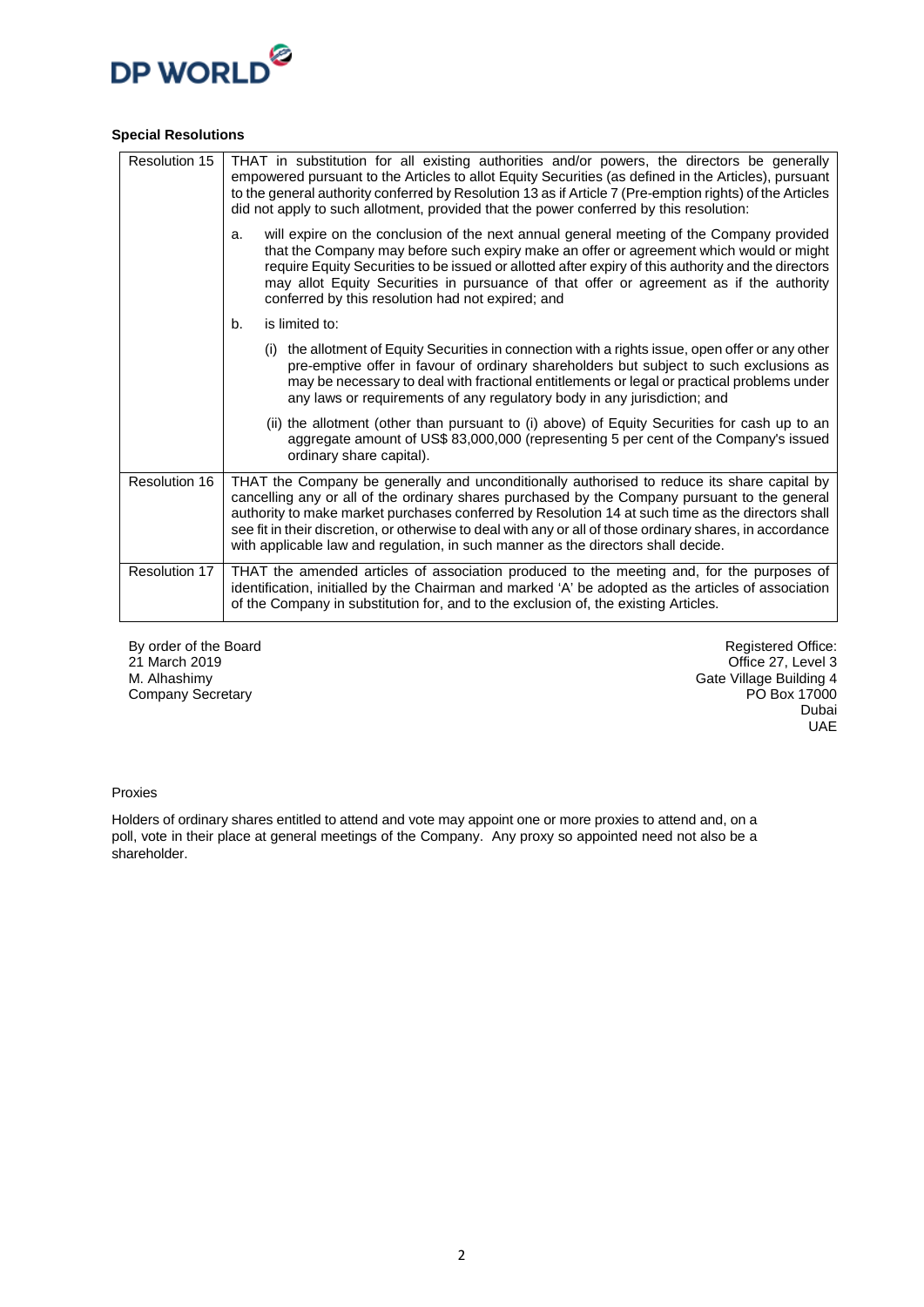

#### **EXPLANATORY NOTES**

Resolutions 1 to 14 are ordinary resolutions. For an ordinary resolution to be passed, the number of votes given in favour of the resolution must exceed 50 per cent of all votes cast (in person or by proxy).

#### **Resolution 1 - Approval of the Accounts and the Auditors Report**

The Company is required to present its audited accounts for the year ended 31 December 2018 and the accompanying auditors' report to shareholders at its AGM for discussion and, if thought fit, approval. This provides the shareholders with an opportunity to discuss the performance of the Company during the year, its management and prospects for the future.

Copies of the audited accounts and the auditors' report will be available at the AGM. Alternatively, copies are available on the DP World website (www.dpworld.com).

#### **Resolution 2 - Dividend Declaration**

In accordance with the Articles, the Company may, by shareholders passing an ordinary resolution, declare a dividend to be paid. This dividend cannot exceed the amount recommended by the directors. The shareholders are being asked to declare a dividend for the 2018 financial year, as recommended by the directors, of 43.0 US cents per share. If approved, the dividend will be paid on 1 May 2019 to those shareholders entered on the relevant register of shareholders as at 5.00 pm (UAE time) on 26 March 2019.

#### **Resolutions 3 to 10 - Re-election of Directors**

The Articles require that each director appointed to the Board retire and seek re-election on an annual basis at each AGM.

Having considered the performance and contribution made by each of the directors (with the relevant director abstaining from consideration of his own performance and contribution), the Board is satisfied that each of them continues to be effective and demonstrates commitment to their respective roles. Consequently, the Board recommends that each director be re-elected.

Full biographical details for each of the directors are included in the Annual Report.

#### **Resolutions 11 and 12 - Auditors**

The Company's auditors must at each AGM be re-appointed to hold office from the conclusion of that meeting until the conclusion of the next AGM.

The Audit Committee of the Company keeps under review the independence and objectivity of the external auditors and, after considering relevant information, the Audit Committee has recommended to the directors that KPMG LLP be re-appointed. Resolutions are proposed to re-appoint KPMG LLP as auditors and to authorise the directors to determine their remuneration.

#### **Resolution 13 - Authority to Allot Shares**

In accordance with the Articles, the directors have general and unconditional authority to allot or issue unissued shares of the Company but may not exercise any power to allot or issue Relevant Securities unless they are authorised to do so by a resolution of the shareholders in a general meeting.

This resolution seeks shareholder approval to allow the directors generally to allot or issue ordinary shares of the Company with a nominal amount of up to one third of the current issued ordinary share capital. No ordinary shares are held by the Company as treasury shares.

At present, the directors have no plans to allot or issue any ordinary shares of the Company.

#### **Resolution 14 - Share Re-purchases**

The Company is seeking the authority to buy back a limited number of its shares. Obtaining authority to buy back shares is common international practice and the right to do so would be exercised by the directors, subject to Dubai Financial Services Authority approval, only in circumstances in which they believe this to be in the best interests of shareholders. If such right was exercised, the Company would expect to cancel any shares subject to the buy-back. The Company has not issued any options or warrants to subscribe for ordinary shares.

Resolutions 15, 16 and 17 are special resolutions. For a special resolution to be passed, the number of votes given in favour of the resolution must represent at least 75 per cent of all the votes cast (in person or by proxy).

#### **Resolution 15 - Disapplication of Pre-emption Rights**

Article 7 of the Articles provides that the Company shall not allot Equity Securities, save for such allotments set out in the Articles, unless an offer on the same or more favourable terms has been made to each person who holds ordinary shares of the Company of a proportion of those Equity Securities which is as near as practicable equal to the proportion in nominal value held by him of the ordinary share capital of the Company (a "**Pre-emption Right**").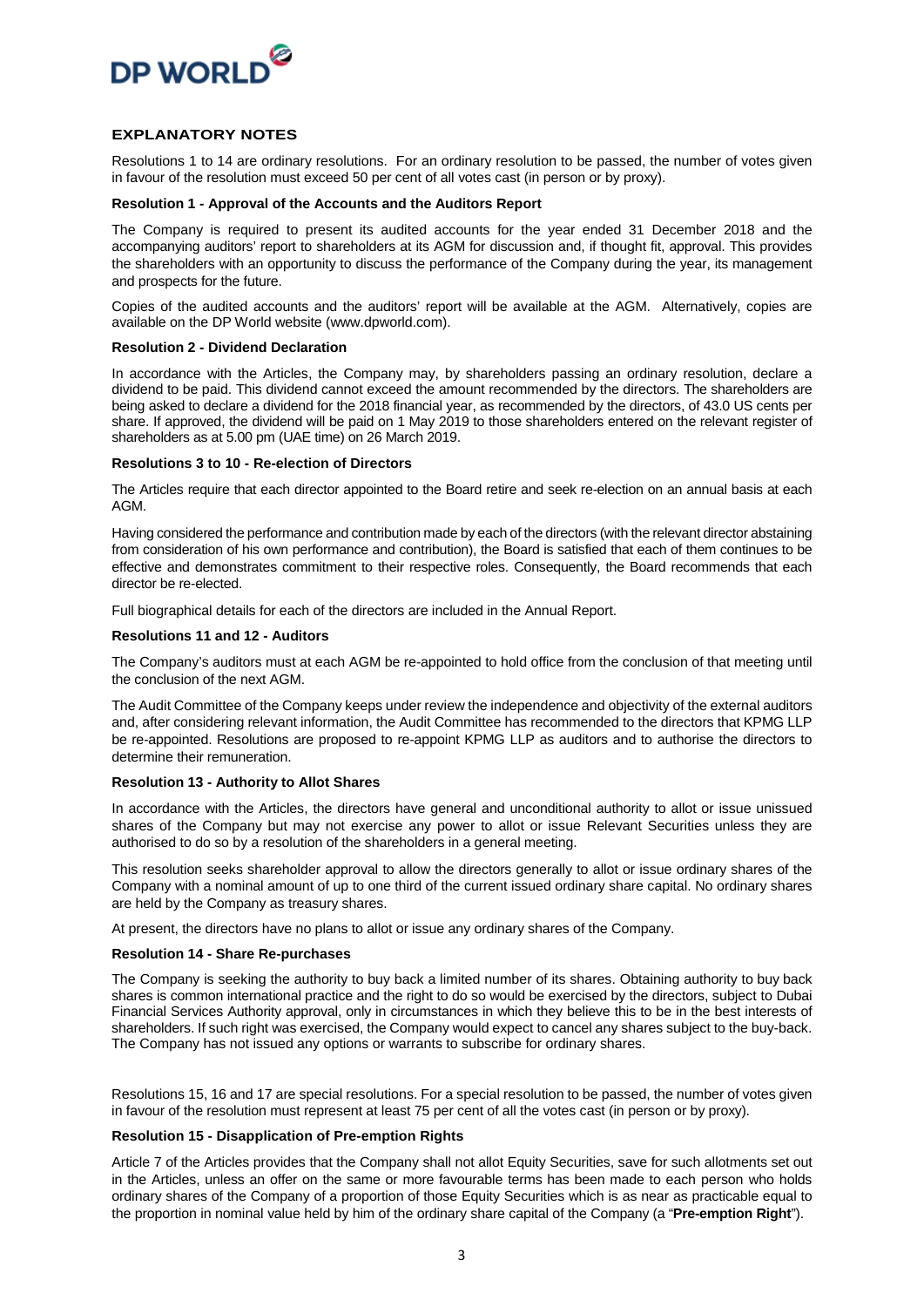

Where the directors are generally authorised to allot Relevant Securities, this Pre-emption Right may be disapplied in accordance with Article 8 of the Articles.

The disapplication of Pre-emption Rights sought is for the allotment of Equity Securities with a nominal value of up to US\$ 83,000,000, representing 5 per cent of the nominal value of the current issued ordinary share capital.

#### **Resolution 16 - Reduction of Share Capital**

Authority is sought to reduce the Company's issued share capital by cancelling any or all of the ordinary shares purchased by the Company pursuant to Resolution 14 (*Share re-purchases*).

#### **Resolution 17 - Amendment of Articles of Association**

The Company is proposing to amend its articles of association following the enactment of DIFC Law No. 5 of 2018 (the "Companies Law") and related legislation for public companies. The amendments include changes necessary for compliance with the Companies Law and other changes permissible under the Companies Law to assist with the efficient administration of the Company.

A copy of the Company's existing Articles and the amended articles to show the proposed changes will be available for inspection at www.dpworld.com and at the office of the Company from the date of this notice until the time of the AGM and at The Wheelhouse, Jebel Ali Port, Dubai, United Arab Emirates from 15 minutes before the AGM until it ends.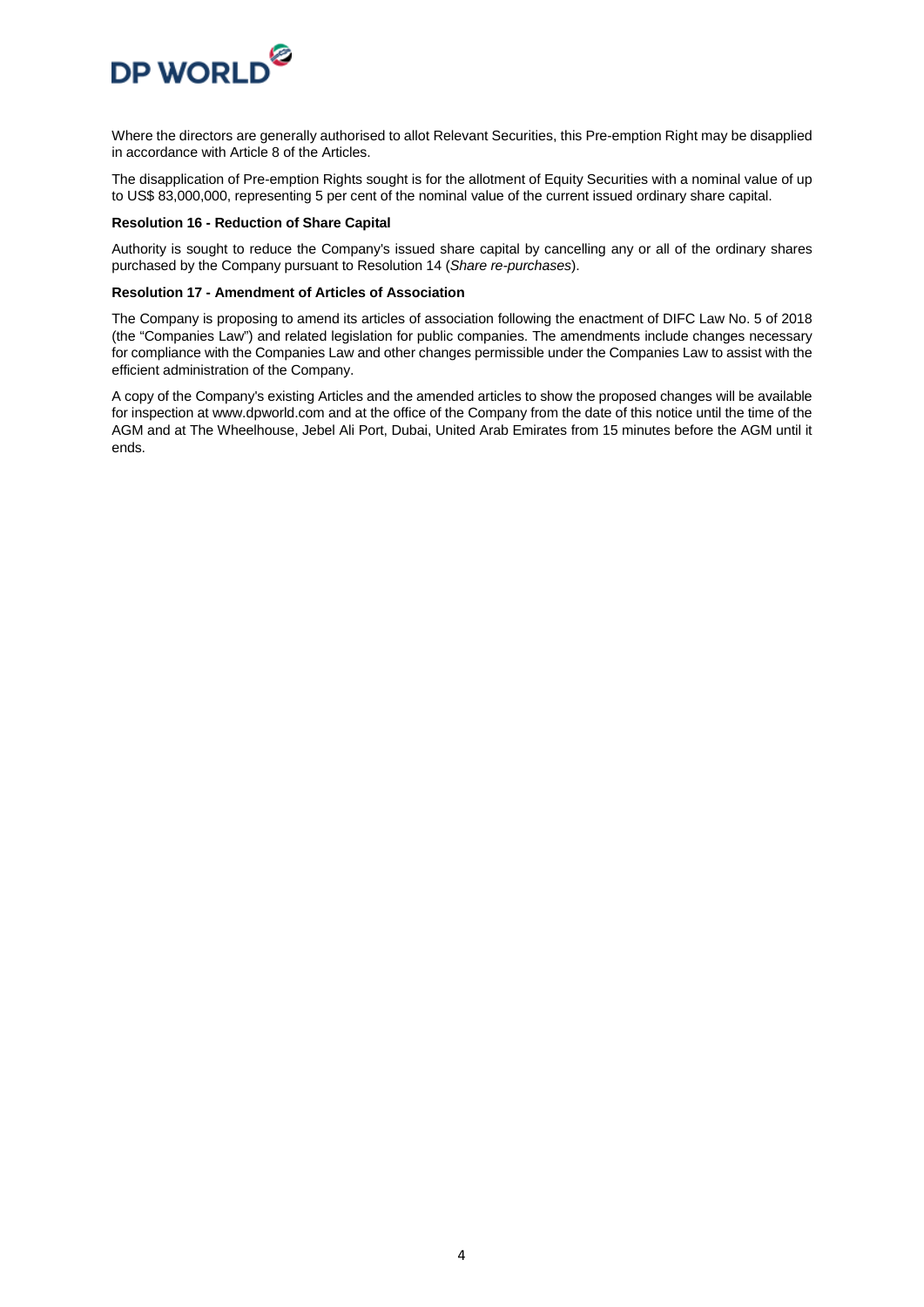

#### **Notes**

As at the date of this Notice, there were 830,000,000 ordinary shares of US\$ 2.00 each in issue, each with equal voting rights.

#### **Entitlement to Attend and Vote**

Only those shareholders entered on the relevant register of shareholders as at 5:00 pm (UAE time) on 26 March 2019 (the record date) shall be entitled to vote at the AGM in respect of the number of shares registered in their name at that time. Changes to entries in the register of members after 5:00 pm (UAE time) on 26 March 2019 shall be disregarded in determining the rights of any person to attend or vote at the AGM. Each of the resolutions to be put to the meeting will be voted on by poll. A poll reflects the number of voting rights exercisable by each member and the Board considers it a more democratic method of voting.

If the AGM is adjourned, entitlement to attend and vote will be determined by reference to the relevant register of shareholders at 5.00 pm (UAE time) on the originally stated record date.

#### **Nominee Registration**

All the shares traded on Nasdaq Dubai are registered in the name of Nasdaq Dubai Guardian Limited (formerly known as DIFX Guardian Limited) as nominee for the beneficial owners. Nasdaq Dubai Guardian Limited will not exercise the right to attend and to vote at the AGM but will enable the beneficial owners to attend the AGM and vote in person, online and/or to exercise voting rights by issuing proxies upon the instruction of beneficial owners. In order to facilitate this please carefully read and follow the instructions laid-out in the following section.

#### **Voting/Attendance Request for holders of shares traded on Nasdaq Dubai**

1. Voting

**.** 

If you would like to have your shares voted without attending the AGM online or in person, please fill out the Voting Instruction Form and return it signed and dated to your broker (or custodian) if you do not have a NIN[\\*](#page-4-0) account, or to our Registrar[\\*\\*](#page-4-1) if you have a NIN account, as soon as possible, however, no later than 11:00 am (UAE time) on 21 April 2019 to your broker (or custodian or our Registrar). Your broker (or custodian or our Registrar) will submit your votes to the tabulation agent. If you subsequently desire to change your voting, or to attend the meeting online or in person, please contact your broker (or custodian or our Registrar) prior to the deadline specified by them in order to facilitate your changes. The tabulation agent will provide your voting instructions to Nasdaq Dubai Guardian Limited who will submit the vote on your behalf to the Chairman of the Meeting prior to the 48 hours cut-off date.

2. Attendance in Person or by a Personal Representative

Holders of ordinary shares entitled to attend and vote may appoint one or more proxies to attend and, on a poll, vote in their place at general meetings of the Company. Any proxy so appointed need not also be a shareholder.

If you would like to attend the AGM in person, or if you would like to be represented by a person or person(s) (i.e. proxies) of your choice, please fill out the personal Attendance Request Form and return it signed and dated to your broker (or custodian) if you do not have a NIN<sup>\*</sup> account, or to our Registrar\*\* if you have a NIN account, as soon as possible, however, no later than 11:00 am (UAE time) on 21 April 2019 to your broker (or custodian or our Registrar). Your broker (or custodian or our Registrar) will submit your attendance request details to the tabulation agent. If you subsequently desire to change your personal representative(s)), or to vote without attending in person, please contact your broker (or custodian or our Registrar) prior to the deadline specified by them in order to facilitate your changes.

In order to enable smooth registration at the AGM, you will need to provide a valid proof of photo identification (e.g. passport, driving licence etc.) at the registration desk of the AGM.

To be an effective appointment of a personal representative/proxy, an Attendance Request Form must be received together with the power of attorney or other authority (if any) under which it is signed or a duly certified copy of such power or authority.

Any corporation which is a shareholder may, by resolution of its directors or other governing body, authorise a person(s) to act as its representative(s) at the Annual General Meeting. The Company (or any person acting on its behalf) may require any representative of a corporation to produce a certified copy of the resolution authorising him to act as such or other satisfactory evidence of his authority before permitting him to exercise his powers.

Completion and return of the Voting Instruction Form will not prevent beneficial owners from attending the AGM and voting in person at the meeting, provided you have subsequently changed your instruction to register your attendance at the meeting in person in the manner specified above.

<span id="page-4-1"></span><span id="page-4-0"></span>A NIN account is an account set-up for a shareholder directly with the Nasdaq Dubai Central Securities Depositary (CSD). Link Market Services (EMEA) Limited, our Registrar, is contactable via the following methods: Email: **[dpworld@linkmarketservices.com;](mailto:dpworld@linkmarketservices.com)** Tel: +971 4 401 9983; Fax: +971 4 401 9985; If in any doubt about your account setup or about receiving dividends please contact our Registrar.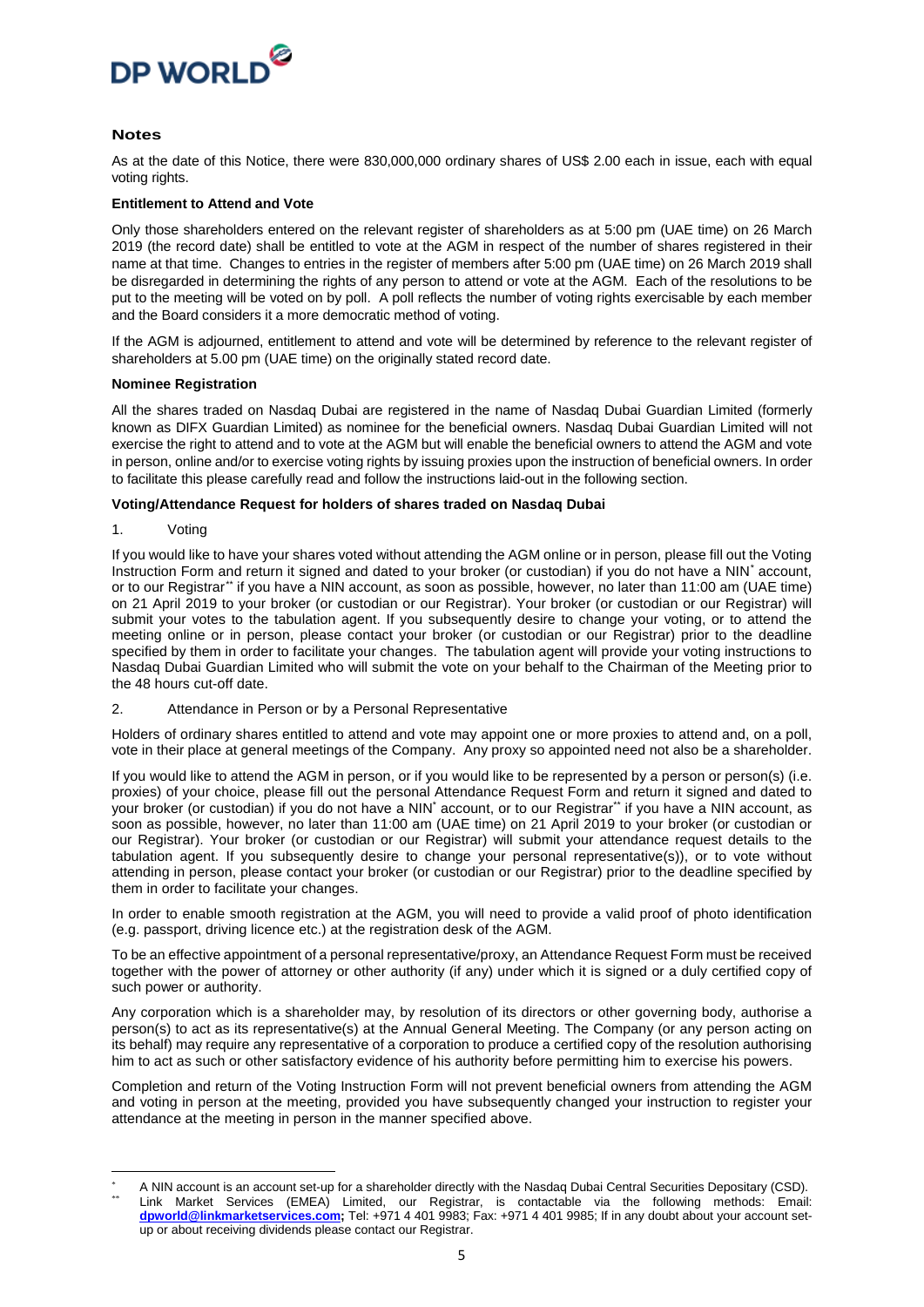

Please note that you will not be able to vote in person at the AGM if you have not registered for attendance via your broker, custodian or our Registrar as outlined above.

#### 3. Online Attendance

Holders of ordinary shares entitled to attend and vote (or their appointed proxy) may attend the AGM online.

If you would like to attend the AGM online, please complete and return the Attendance Request Form to receive your password and then follow the step by step instructions set out in the AGM Online Facility Guide 2019 on pages 7 to 8 of this Notice.

Completion and return of the Voting Instruction Form will not prevent beneficial owners from participating in the AGM and voting online, provided you have subsequently changed your instruction to register your online attendance at the meeting and received a password in the manner specified above.

Please note that you will not be able to participate in online voting if you have not registered for attendance via your broker, custodian or our Registrar and received a password.

During the meeting you must ensure that you are connected to the internet at all times in order to vote when the Chairman commences polling on the resolutions being put to the meeting. Therefore, it is your responsibility to ensure connectivity for the duration of the meeting.

#### **Questions**

Holders of ordinary shares entitled to attend and vote (or their appointed proxy) may ask questions at the AGM.

Online attendees may submit a question via the AGM online facility. Questions can be asked to the meeting in English and Arabic.

Details of how to submit a written question through the AGM online facility are set out in the AGM Online Facility Guide 2019 on pages 7 to 8 of this Notice.

Please note that not all questions may be able to be answered during the time set aside for questions at the meeting. In this case, your question will be answered by email or post after the meeting.

#### **Results**

The results of voting on the resolutions will be posted on the Company's website after the AGM.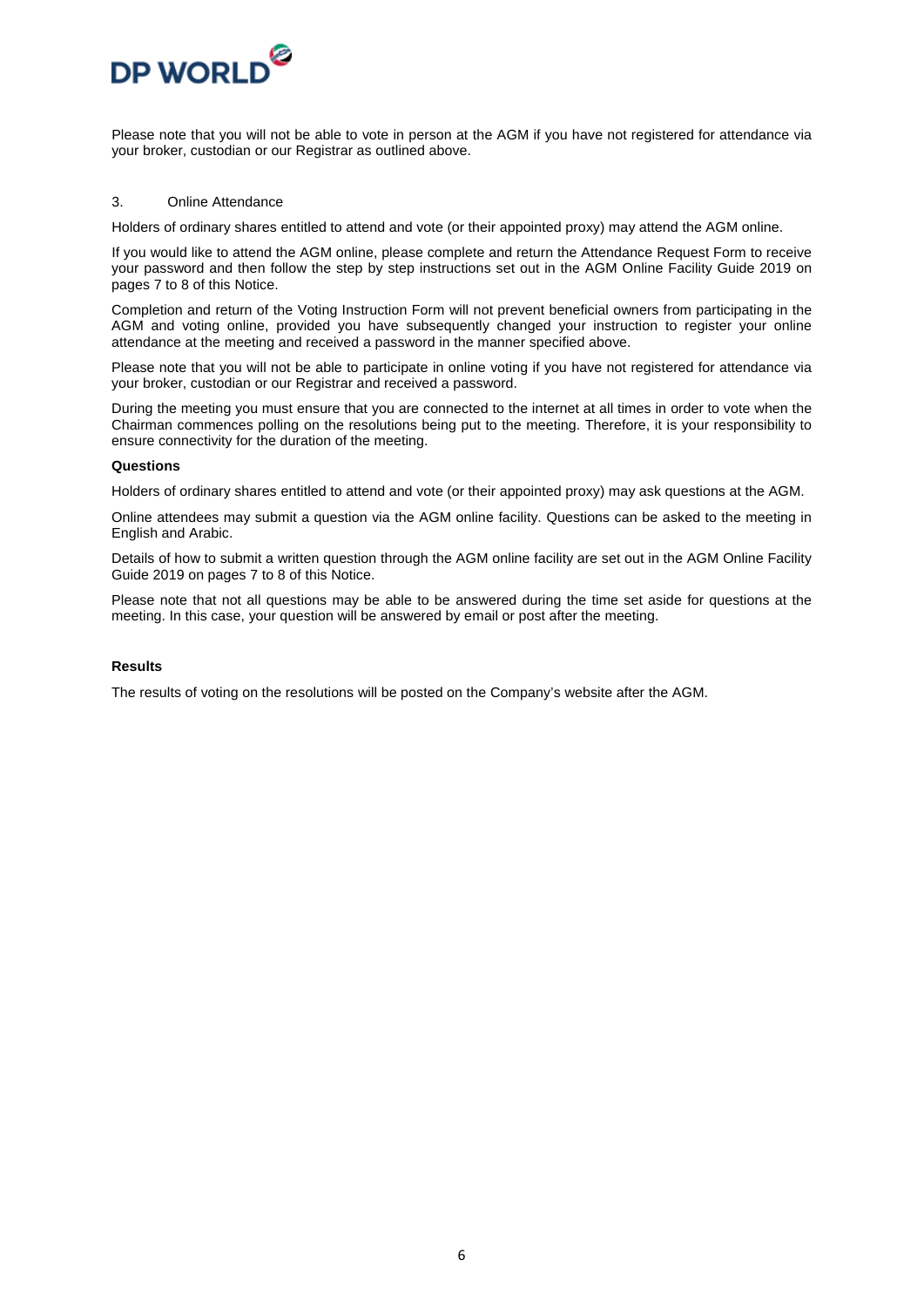# DP WORLD<sup>@</sup>

## **AGM Online Facility Guide 2019**

This year we will once again be conducting a hybrid AGM, giving you the opportunity to attend the AGM in person or to participate online, using your smartphone, tablet or computer.

If you choose to participate online you will be able to view a live webcast of the meeting, ask the Directors questions online in written form and submit your votes in real time. You will need to either:

- a) Download the Lumi AGM app from the Apple App or Google Play Stores by searching for Lumi AGM; or
- b) Visit https://web.lumiagm.com on your smartphone, tablet or computer. You will need the latest versions of Chrome, Safari, Internet Explorer 11, Edge and Firefox. Please ensure your browser is compatible.

### Meeting ID: **188-600-491 To login you must have your NIN and password\***

*\* to obtain your password please complete and return the 'Attendance Request Form'. Your password shall be sent to the email address provided therein.*

#### **Using the AGM online facility:**

**ACCESS NAVIGATION**

Once you have either downloaded the **Lumi AGM app** or entered **web.lumiagm.com** into your web browser, you'll be prompted to enter the Meeting ID (set out above)

You will then be required to enter your:

- a) NIN; and
- b) password.

**You will be able to log into the site from 11:00 am (UAE time), Wednesday 24th April 2019.**

To register as a shareholder, select '**I have a login**' and enter your NIN and password.

When successfully authenticated, the info screen  $\boxed{\mathbf{i}}$  will be displayed. You can view company information, submit written questions and watch

**webcast** press the broadcast icon

If you would like to watch the

at the bottom of the screen.

the webcast.

Passwords will be distributed following completion and submission of your Attendance Request Form

If you are not attending as a shareholder, select '**I am a guest**' As a guest, you will be prompted to complete all the relevant fields including; title, first name, last name and email address.

#### *Please note, guests will not be able to ask questions or vote at the meeting.*

#### 188-600-491 **CLUMI**<sup>ag</sup> DP WORLD<sup>O</sup> 097-214 **LUMI** Enter Meeting ID **LUMI** Username DP World AGM 2019 rt & Free Zone World FZE Password I am a guest **INFORMATION ON THE 2019 ANNUAL GENERAL**<br>MEETING OW TO LISTEN TO THE AGM rebcast will be available within this AGM App<br>n to the audio cast, once started, click on th<br>ast' band and the hit PLAY. The audio will<br>gin to play from the AGM start time of 11:00 QUESTIONS AT THE MEETING  $\circledR$  $\lambda$  $n^{\bullet}$  $\mathbf{i}$